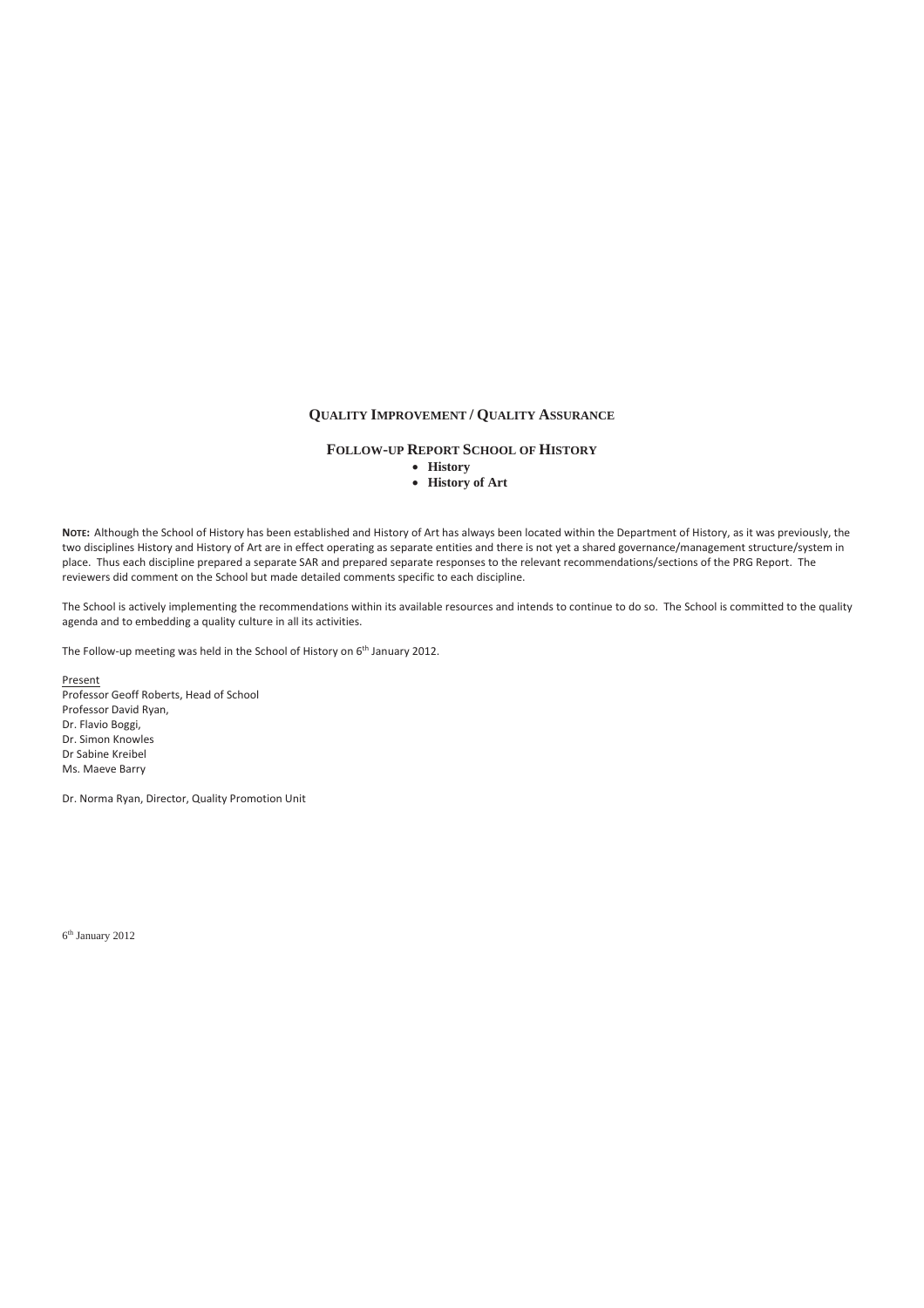## *Abbreviations*

*PRG: Peer Review Group VP: Vice-President QPC: Quality Promotion Committee QIP: Quality Improvement Plan* 

*HR: Human Resources CACSSS: College of Arts, Celtic Studies & Social Sciences RQR: Research Quality Review AC: Academic Council CEMC: College Executive Management Committee ECF: Employment Control Framework.* 

|    | <b>PRG Finding/Recommendation</b>                                                                                                                                                                    | <b>QPC Comment/Recommendation</b>                                                                                                                                    | <b>Follow-up Report</b><br>January 2012                                                                                                                                                                                                                                                                                                                                                                                              |
|----|------------------------------------------------------------------------------------------------------------------------------------------------------------------------------------------------------|----------------------------------------------------------------------------------------------------------------------------------------------------------------------|--------------------------------------------------------------------------------------------------------------------------------------------------------------------------------------------------------------------------------------------------------------------------------------------------------------------------------------------------------------------------------------------------------------------------------------|
|    | <b>History</b>                                                                                                                                                                                       |                                                                                                                                                                      |                                                                                                                                                                                                                                                                                                                                                                                                                                      |
| 1. | To implement the proposals of the School Research<br>Committee to re-focus History's research profile<br>and performance, in the light of the findings of the<br>RQR report.                         | Recommendation strongly endorsed.                                                                                                                                    | The School is working on preparation of its<br>research strategy, which is presently in draft<br>format. The strategy will cover the next 5 years.<br>However before finalisation the School is<br>awaiting the proposals of the AC Research<br>Committee for the next RQR to ensure that the<br>strategy is aligned with the requirements for the<br>RQR. It is hoped that the strategy will be finalised<br>by the end of 2011/12. |
| 2. | To implement the structured PhD process initiated<br>and overseen by the School Graduate Studies<br>Committee, and to monitor its impact, particularly<br>with regard to the generic skills element. | Recommendation strongly endorsed.<br>OPC also recommended that the School<br>should ensure that the process is in line with<br>University guidelines and regulations | Implemented.<br>Implementation includes the conduct of annual<br>reviews for all PhD students. All University<br>policies have been implemented with respect to<br>PhD students. A very active postgraduate<br>Historical Society has been established, and an<br>annual conference now takes place.                                                                                                                                 |

Page 2 of 12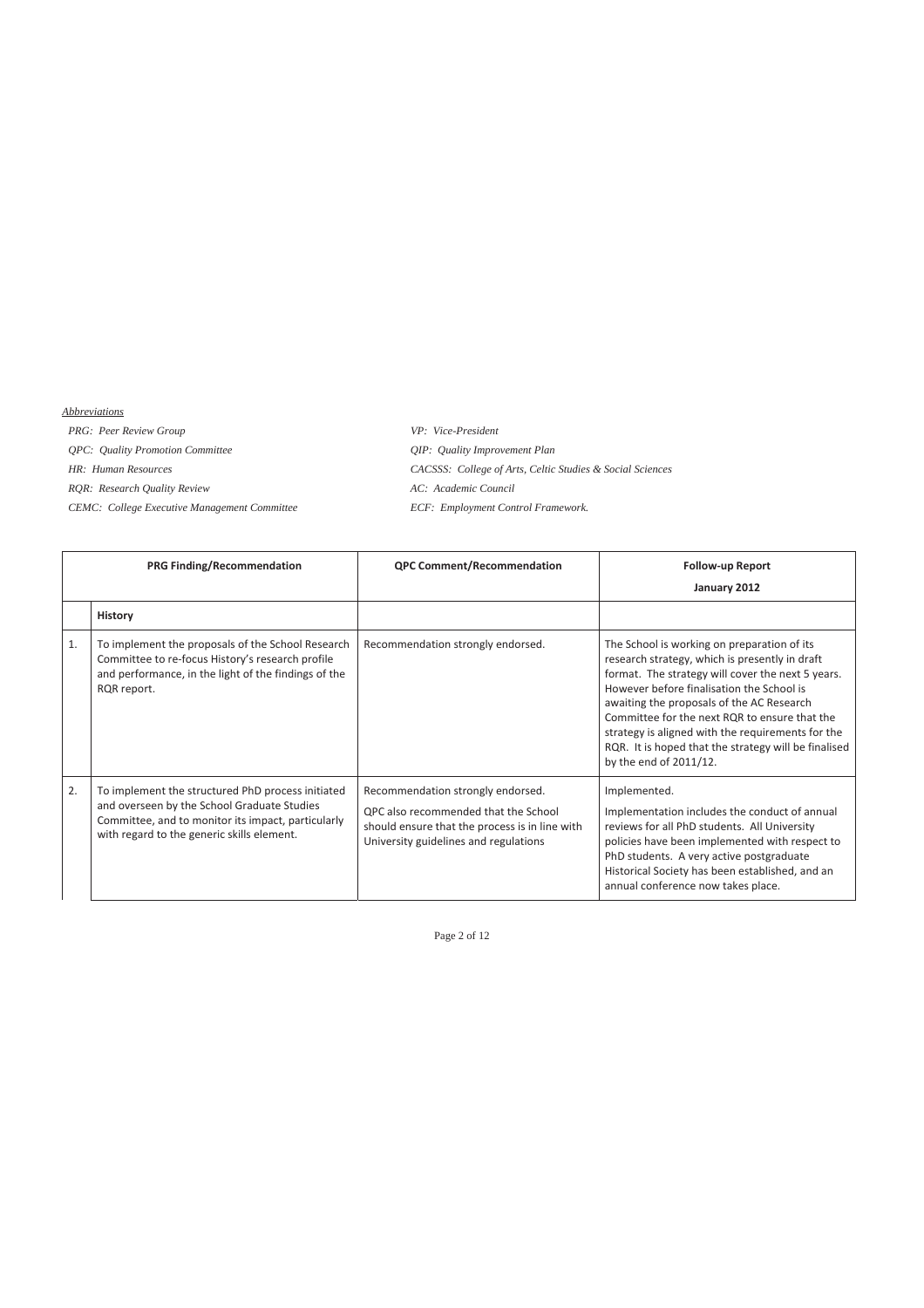|    | PRG Finding/Recommendation                                                                                                                                             | <b>QPC Comment/Recommendation</b>                                                                                                                                                                                   | <b>Follow-up Report</b><br>January 2012                                                                                                                                                    |
|----|------------------------------------------------------------------------------------------------------------------------------------------------------------------------|---------------------------------------------------------------------------------------------------------------------------------------------------------------------------------------------------------------------|--------------------------------------------------------------------------------------------------------------------------------------------------------------------------------------------|
| 3. | To consider the introduction a distance-learning<br>MA programme in History with a view to<br>curriculum innovation and the generation of<br>significant fee income.   | Recommendation endorsed                                                                                                                                                                                             | Implemented.<br>MA in War Studies has been developed and will<br>be offered on-line in September 2012.                                                                                     |
| 4. | To proceed with the appointment of a Chair in Irish<br>History to replace Professor Keogh.                                                                             | QPC noted that implementation is a matter<br>for the Head of College ACSSS.                                                                                                                                         | A Chair in History has been appointed. A second<br>chair has been approved in principle but the<br>process for filling the chair has not yet<br>commenced.                                 |
| 5. | To assist staff to achieve promotion to Professor<br>and Senior Lecturer and to consider inter glig<br>academic workloads and other factors that might<br>affect this. | Recommendation strongly endorsed.<br>QPC noted the University policy on mentoring<br>of early career academic staff and<br>recommended such a system be considered<br>within the QIP to be developed by the School. | The School is supporting career development for<br>academic staff and particularly focus on early<br>career staff.                                                                         |
| 6. | To establish a Working Group on equal<br>opportunities practice and to feed outputs into the<br>University Equality Committee.                                         | Recommendation endorsed.<br>QPC welcomed the increased commitment to<br>equal opportunities within the School                                                                                                       | The committee was established but has not met<br>to consider the issues. The committee is awaiting<br>a briefing from the University Equality Committee<br>on the issues to be considered. |

Page 3 of 12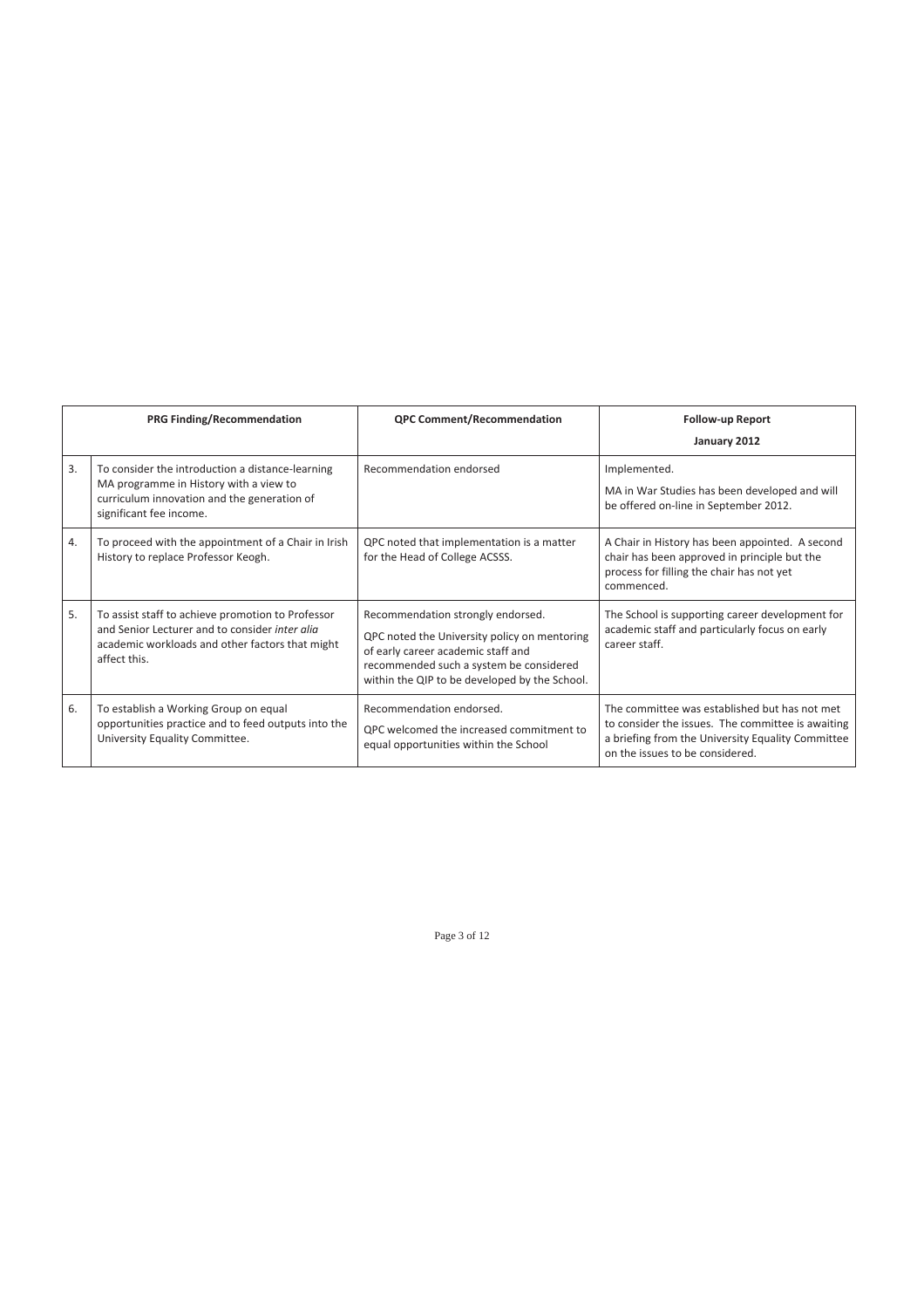|     | PRG Finding/Recommendation                                                                                                                                                                                                                               | <b>QPC Comment/Recommendation</b>                                                                                                                                                                                                                                                                                                                                                      | <b>Follow-up Report</b><br>January 2012                                                                                                                                        |
|-----|----------------------------------------------------------------------------------------------------------------------------------------------------------------------------------------------------------------------------------------------------------|----------------------------------------------------------------------------------------------------------------------------------------------------------------------------------------------------------------------------------------------------------------------------------------------------------------------------------------------------------------------------------------|--------------------------------------------------------------------------------------------------------------------------------------------------------------------------------|
| 7.  | To establish a Working Group on Workloads,<br>chaired by the Head of School, to devise a suitable<br>model, taking into account the research, teaching<br>and supervision priorities of the School and<br>developments at College and University levels. | QPC noted that there is a University working<br>group addressing the development of<br>academic workload allocation model(s) and<br>that this committee is due to report to<br>Academic Council in late 2010/2011. QPC<br>advised that the School await the<br>developments from this committee before<br>expending a lot of effort in duplicating the<br>University committee's work. | The School of History participated in the pilot<br>programme for the University Academic<br>Workload Distribution Model and plans to<br>implement this in full in Spring 2012. |
| 8.  | To rotate officers and membership of committees<br>in 2010-2011.                                                                                                                                                                                         | Recommendation strongly endorsed.<br>In particular QPC noted the desirability of<br>ensuring equitable workload distribution<br>among all staff.                                                                                                                                                                                                                                       | Implemented.                                                                                                                                                                   |
| 9.  | To continue the work of the Learning and Teaching<br>Committee in developing quality research-led<br>undergraduate teaching.                                                                                                                             | Recommendation strongly endorsed.                                                                                                                                                                                                                                                                                                                                                      | On-going.<br>The School Learning and Teaching Committee is<br>very active and continues its work on these<br>topics.                                                           |
| 10. | plan, prepare and deliver tutor training<br>To<br>programme for 2010/2011.                                                                                                                                                                               | Recommendation strongly endorsed.                                                                                                                                                                                                                                                                                                                                                      | Implemented.<br>The tutor training programme is in place and is<br>extensive.                                                                                                  |

Page 4 of 12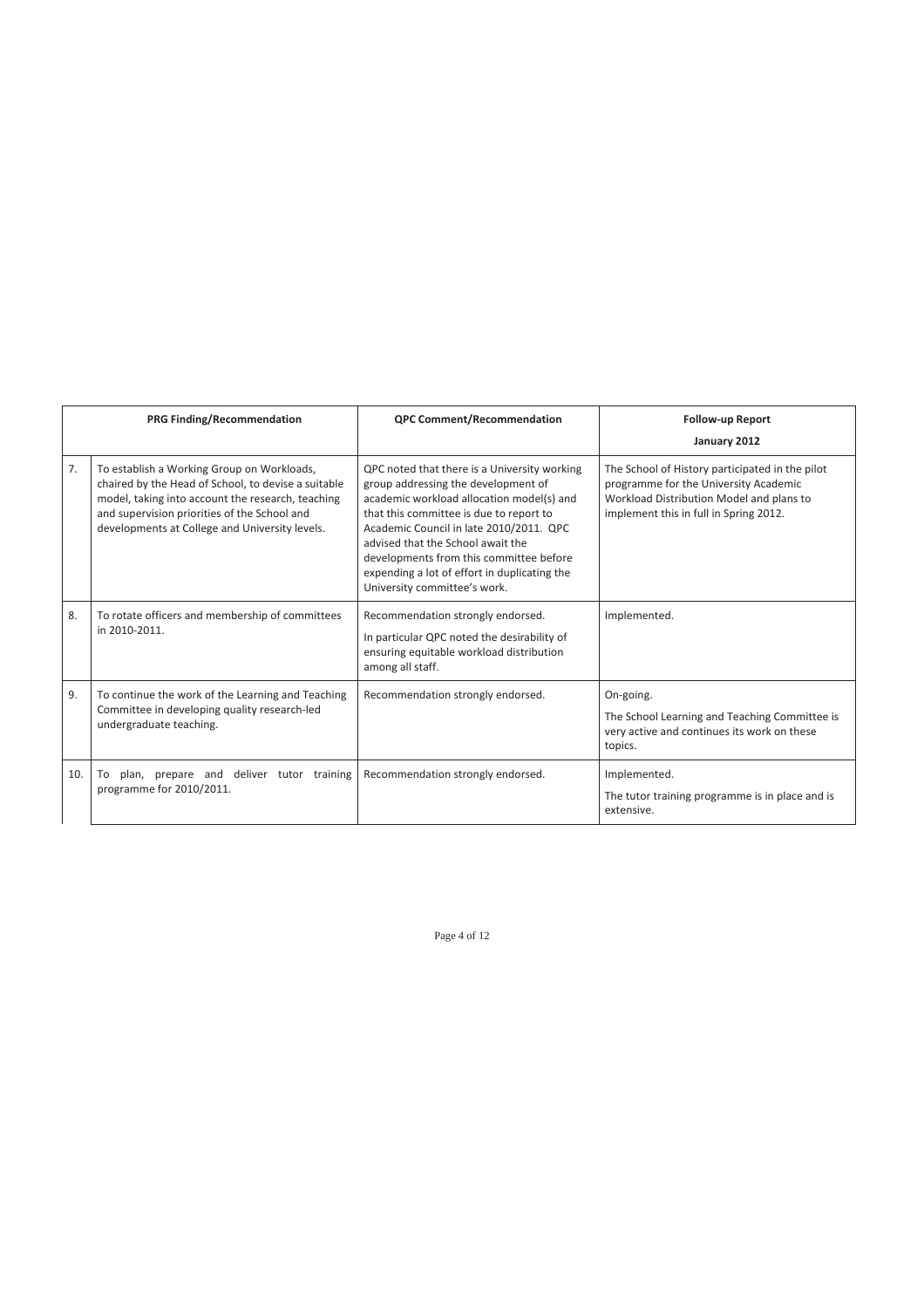|     | <b>PRG Finding/Recommendation</b>                                                                                                                                                                                                                                                       | <b>QPC Comment/Recommendation</b>                                                                                                                                              | <b>Follow-up Report</b><br>January 2012                                                                                                                                                                                                                                                        |
|-----|-----------------------------------------------------------------------------------------------------------------------------------------------------------------------------------------------------------------------------------------------------------------------------------------|--------------------------------------------------------------------------------------------------------------------------------------------------------------------------------|------------------------------------------------------------------------------------------------------------------------------------------------------------------------------------------------------------------------------------------------------------------------------------------------|
| 11. | To increase opportunities for postgraduates to<br>publish and to give due consideration to how this                                                                                                                                                                                     | Recommendation endorsed.                                                                                                                                                       | On-going.                                                                                                                                                                                                                                                                                      |
|     | objective might best be achieved.                                                                                                                                                                                                                                                       | OPC noted the need for the School to focus on<br>publication in appropriate national and<br>international journals of high quality and<br>other appropriate publication media. | Postgraduates are encouraged to publish,<br>irrespective of the programme of study they are<br>pursuing. They are given advice on publishing<br>and also contribute to on-line journals.                                                                                                       |
| 12. | To establish a working group to review the future<br>of the Irish National Institute for Historical<br>Research, in the context of a wider strategic review<br>of the Discipline's configuration of research<br>projects and priorities and of the resource issues<br>relating thereto. | Recommendation endorsed.<br>QPC recommended that the School take<br>account of University help available.                                                                      | INIHR is not in place. A Working Group has been<br>established to consider both College and<br>University strategies with respect to the<br>possibility of the INIHR being established. The<br>School is continuing to actively plan for all<br>anniversaries in Ireland in the next 10 years. |
| 13. | To ensure refurbishment of staff offices.                                                                                                                                                                                                                                               | Recommendation endorsed                                                                                                                                                        | Implemented.                                                                                                                                                                                                                                                                                   |
| 14. | To build capacity for strategic awareness and<br>strategic action.                                                                                                                                                                                                                      | Recommendation strongly endorsed.                                                                                                                                              | On-going.<br>Away days have been held and a committee<br>established with a strategic remit.                                                                                                                                                                                                   |
| 15. | To continue building interdisciplinary links within<br>UCC and intra-institutional links nationally and<br>internationally.                                                                                                                                                             | Recommendation endorsed                                                                                                                                                        | On-going.<br>All School staff are encouraged to be involved in<br>such activities, e.g. MA in Irish Studies, and will<br>continue to be so.                                                                                                                                                    |
| 16. | Greater clarity and direction with respect to the<br>availability of the tutorial system and its<br>consistency throughout all years of the<br>programmes be put in place for students.                                                                                                 | Recommendation endorsed.                                                                                                                                                       | Implemented.                                                                                                                                                                                                                                                                                   |

Page 5 of 12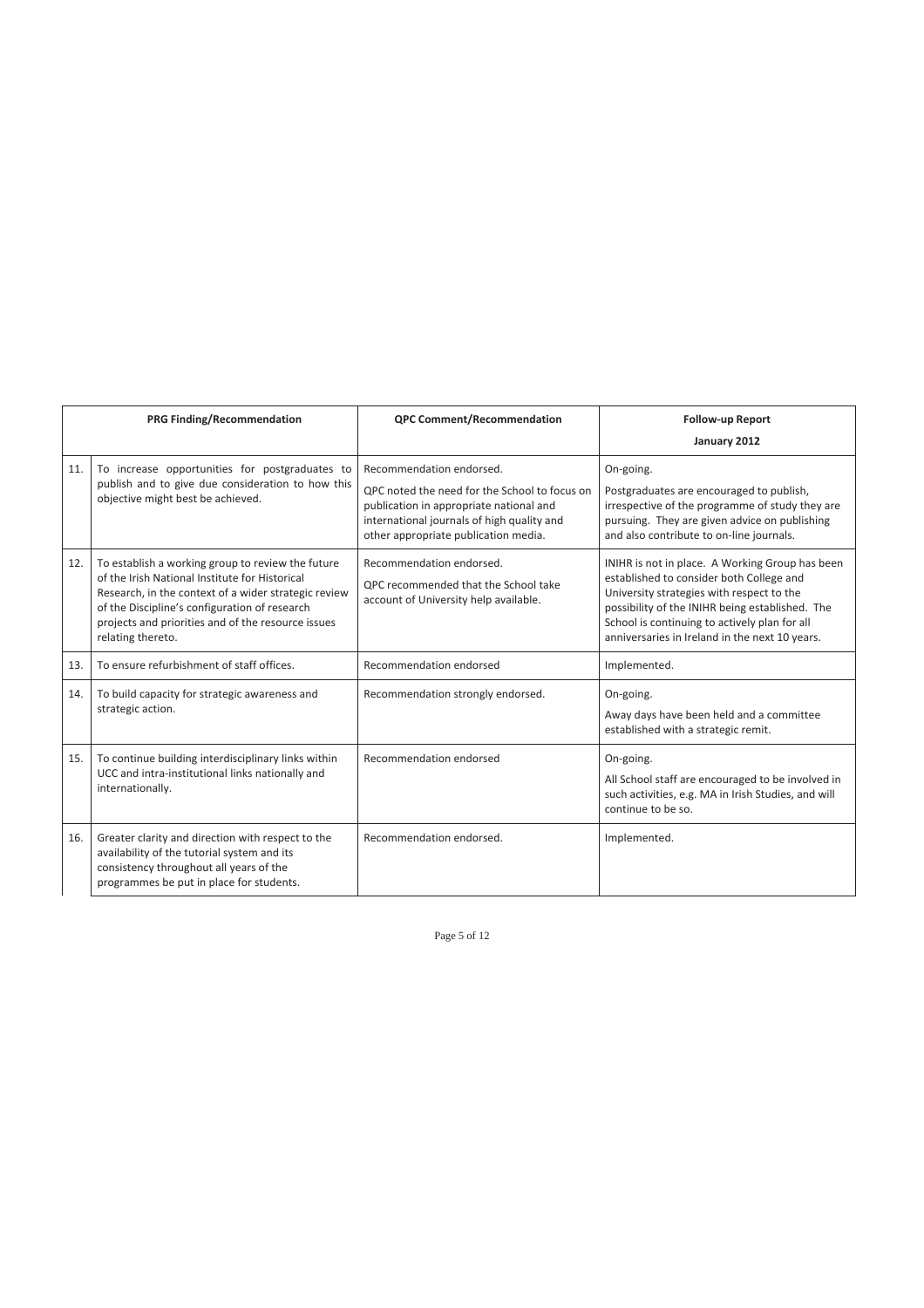|     | <b>PRG Finding/Recommendation</b>                                                                                                                                                                                                 | <b>QPC Comment/Recommendation</b>                                                                                                                                                                                  | <b>Follow-up Report</b><br>January 2012                                                                                                         |
|-----|-----------------------------------------------------------------------------------------------------------------------------------------------------------------------------------------------------------------------------------|--------------------------------------------------------------------------------------------------------------------------------------------------------------------------------------------------------------------|-------------------------------------------------------------------------------------------------------------------------------------------------|
| 17. | The Discipline clarifies the system for allocation of<br>places on quota bound modules in 2 <sup>nd</sup> and 3 <sup>rd</sup> year<br>and that this system be communicated in a timely<br>and transparent fashion to students.    | Recommendation strongly endorsed.<br>QPC recommends immediate action on this<br>recommendation.                                                                                                                    | Implemented.                                                                                                                                    |
| 18. | Further consideration is given to the inclusion in<br>the senior year of the undergraduate programme<br>of a formal introduction to information literacy<br>specifically related to archival systems.                             | Recommendation endorsed.                                                                                                                                                                                           | Implemented.<br>There is a specific module delivered in Year 2 of<br>the programme.                                                             |
| 19. | The Discipline actively engages with the careers<br>service to provide subject-specific advice to<br>students on careers and postgraduate<br>opportunities.                                                                       | Recommendation endorsed.                                                                                                                                                                                           | Under consideration. Not yet implemented.                                                                                                       |
| 20. | Greater clarity and information flow on the<br>postgraduate and research seminars be made<br>available, to ensure that appropriate audiences are<br>fully informed and that the full value of these<br>seminars is widely shared. | Recommendation strongly endorsed.                                                                                                                                                                                  | Implemented.<br>A full programme is in place and is advertised<br>widely to staff and students.                                                 |
| 21. | The Discipline introduces a dedicated discipline-<br>specific induction day to research postgraduates, to<br>complement the University induction programme.                                                                       | Recommendation strongly endorsed.<br>QPC also recommends that the School ensures<br>that all research postgraduates participate in<br>the University-organised induction<br>programmes for research postgraduates. | Implemented.<br>The Historical Postgraduate Society is very<br>involved in this exercise and organised the formal<br>induction in October 2011. |

Page 6 of 12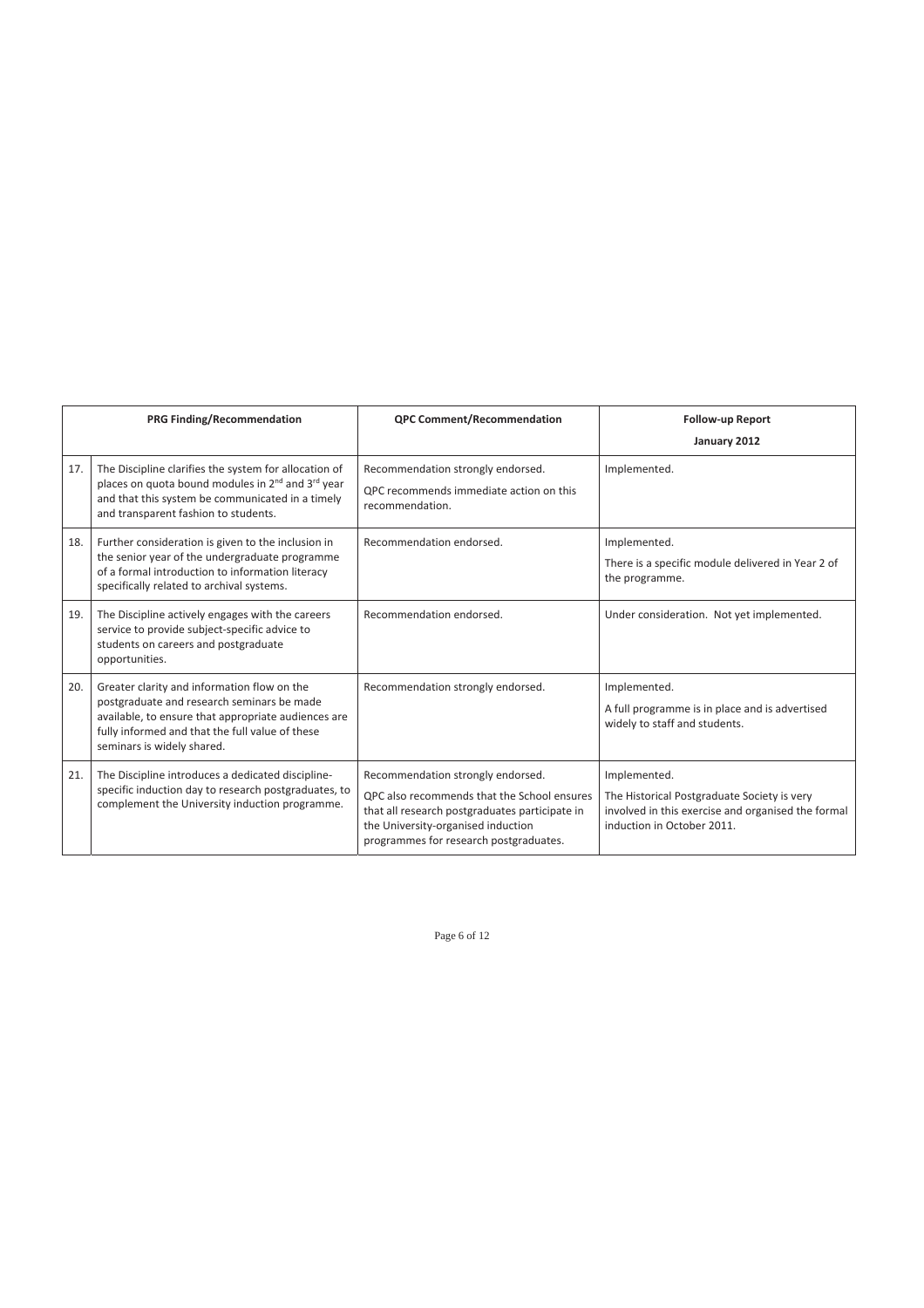|     | PRG Finding/Recommendation                                                                                                                                                                                                                                                                                                                     | <b>QPC Comment/Recommendation</b>                                                                                                                                                                   | <b>Follow-up Report</b><br>January 2012                                                                                                                                                  |
|-----|------------------------------------------------------------------------------------------------------------------------------------------------------------------------------------------------------------------------------------------------------------------------------------------------------------------------------------------------|-----------------------------------------------------------------------------------------------------------------------------------------------------------------------------------------------------|------------------------------------------------------------------------------------------------------------------------------------------------------------------------------------------|
| 22. | The adoption of an annual report from each<br>academic staff member on research progress as an<br>appropriate measure for staff development.                                                                                                                                                                                                   | Recommendation endorsed.                                                                                                                                                                            | Implemented.                                                                                                                                                                             |
| 23. | The Discipline formulates in strategic terms its<br>outreach activities so as to optimise the public<br>profile of the Discipline locally, nationally and<br>internationally for the benefit of the Discipline and<br>for UCC                                                                                                                  | Recommendation endorsed                                                                                                                                                                             | On-going.<br>Needs further development and the Research<br>Committee of the School is working on this.                                                                                   |
| 24. | In the context of the review of the INIHS that the<br>Discipline reviews the viability of the full suite of<br>research projects currently sustained by external<br>funding.                                                                                                                                                                   | Recommendation endorsed<br>QPC also suggested that the School engages in<br>an analysis of the long term viability and<br>sustainability of all research projects                                   | Implemented                                                                                                                                                                              |
| 25. | The University gives urgent consideration to easing<br>the restrictive terms under which sabbatical leave<br>is currently being supported, and to restoring a<br>sabbatical research leave scheme that takes<br>account the full range of research-directed<br>objectives of staff.                                                            | QPC noted that this consideration has taken<br>place and that AC has approved a revision to<br>the scheme. The revised scheme does take<br>account of the research objectives of<br>academic staff. | The School is actively engaging in the revised<br>Sabbatical Leave Scheme introduced by the<br>University and is encouraging all staff to avail of<br>the scheme in an organised manner. |
| 26. | The adoption of the recommendation in the SAR re<br>the appointment of a chair in Irish History will still<br>leave the professorial level in History in UCC<br>substantially below the level merited by the<br>Discipline's academic standing and scale. The<br>University should address this anomalous situation<br>as a matter of urgency. | Recommendation noted.<br>QPC noted that this recommendation is for<br>consideration by the Head of College ACSSS<br>under the devolved management system                                            | Agreement in principle has been reached for the<br>appointment of a second chair in History.                                                                                             |

Page 7 of 12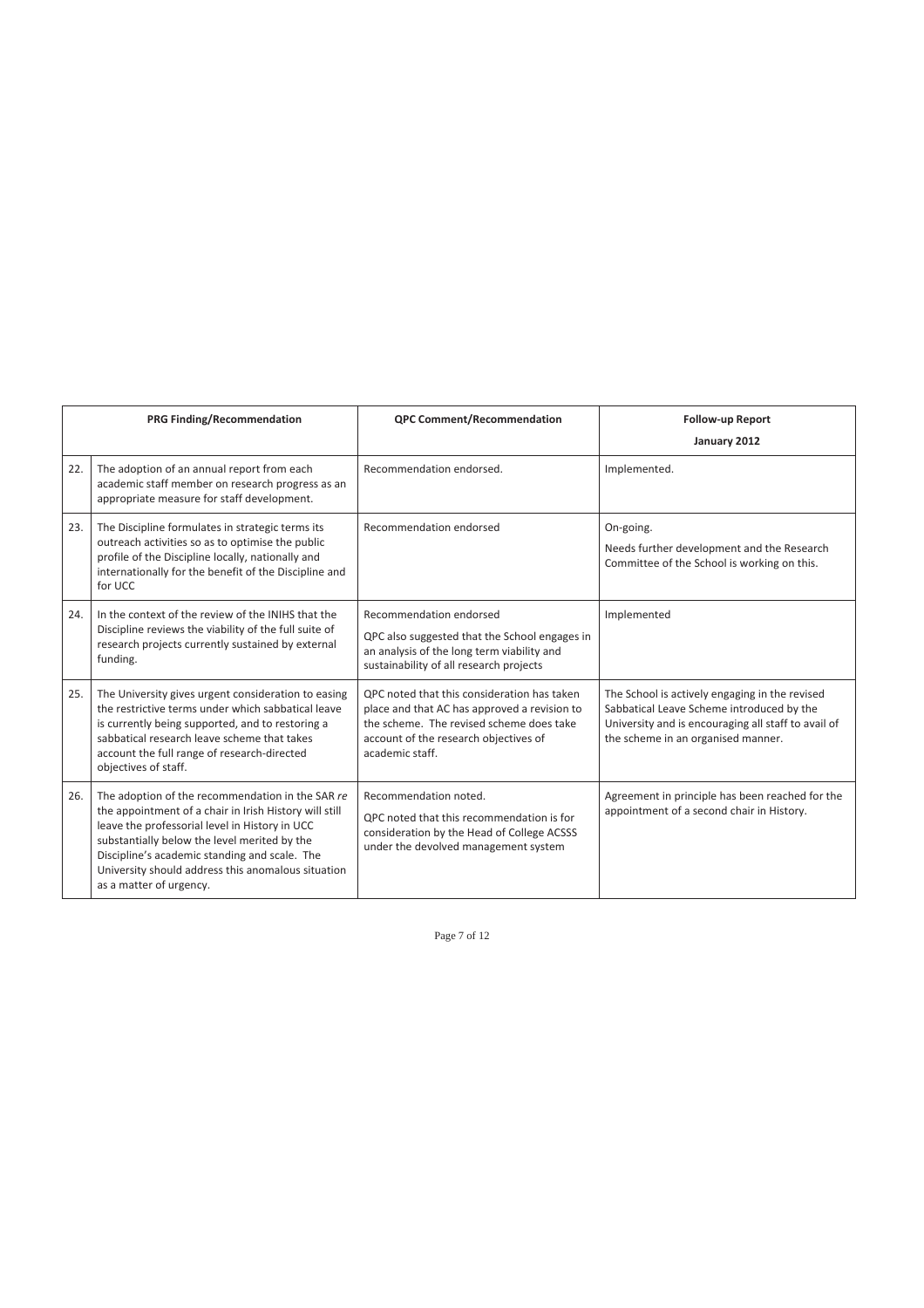|     | PRG Finding/Recommendation                                                                                                                                                                                                                                                                                                                                              | <b>QPC Comment/Recommendation</b>                                                                                                                                                                 | <b>Follow-up Report</b><br>January 2012                                                                                                                                                                                                      |
|-----|-------------------------------------------------------------------------------------------------------------------------------------------------------------------------------------------------------------------------------------------------------------------------------------------------------------------------------------------------------------------------|---------------------------------------------------------------------------------------------------------------------------------------------------------------------------------------------------|----------------------------------------------------------------------------------------------------------------------------------------------------------------------------------------------------------------------------------------------|
| 27. | In the context of overall support for research<br>initiatives and developments in the School of<br>History, and in the Humanities in general at UCC,<br>further consideration needs to be given to the role<br>of the Office for the VP for Research in assisting<br>such initiatives and developments.                                                                 | OPC noted that the Office of the VP Research<br>does provide support to the humanities<br>disciplines and that a dedicated Research<br>Support Officer has been appointed to the<br>College ACSSS | The School makes every effort to liaise with the<br>College and the Office of the VP Research and<br>Innovation.<br>The appointment of a research officer in the<br>CACSSS with effect from 23 January 2012 should<br>assist in this regard. |
|     | <b>History of Art</b>                                                                                                                                                                                                                                                                                                                                                   |                                                                                                                                                                                                   |                                                                                                                                                                                                                                              |
| 28. | That the space committee should consider re-<br>housing the staff member providing administrative<br>support to History of Art within the unit's<br>designated building. The PRG noted that the<br>present administrative support is not a full-time<br>activity for the post holder who also provides<br>support for History and who reports to the Head of<br>School. | Recommendation noted.<br>School response also noted. The QPC noted<br>that the implementation of this<br>recommendation is a matter for the Head of<br>School of History                          | Not implemented.<br>This recommendation is still under review by the<br>School.                                                                                                                                                              |
| 29. | In any new structure that may emerge the<br>Discipline of History of Art must be accorded parity<br>of esteem and be acknowledged as an autonomous<br>disciplinary entity.                                                                                                                                                                                              | The QC noted this recommendation and will<br>request the incoming Head of College ACSSS<br>to consider plans to address the structures in<br>the College.                                         | The School supports parity of esteem between<br>both disciplines within the School.                                                                                                                                                          |

Page 8 of 12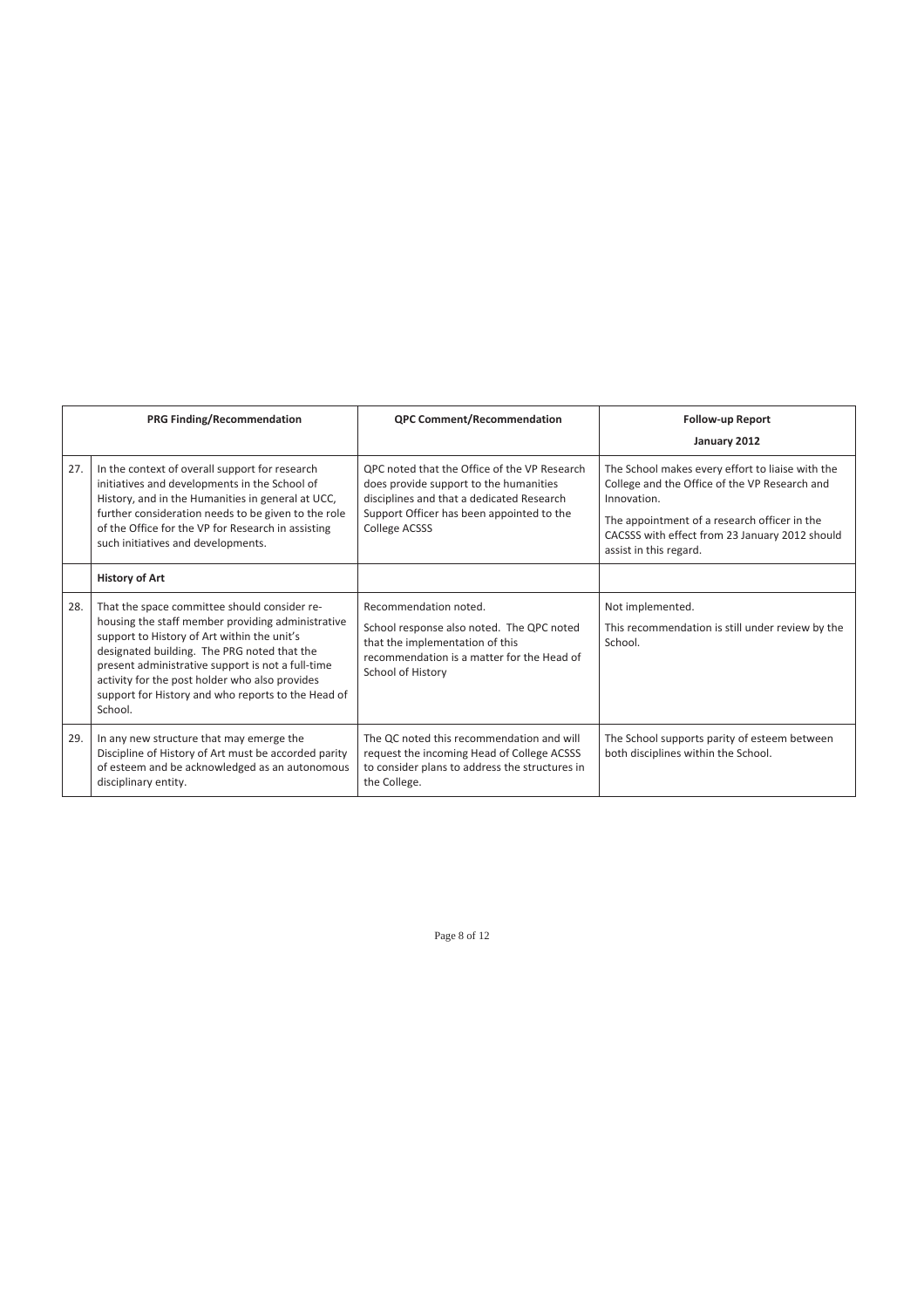|     | <b>PRG Finding/Recommendation</b>                                                                                                                                                                                                                                                               | <b>QPC Comment/Recommendation</b>                                                                                                                                                                                                                                     | <b>Follow-up Report</b>                                                                                                                                                                                          |
|-----|-------------------------------------------------------------------------------------------------------------------------------------------------------------------------------------------------------------------------------------------------------------------------------------------------|-----------------------------------------------------------------------------------------------------------------------------------------------------------------------------------------------------------------------------------------------------------------------|------------------------------------------------------------------------------------------------------------------------------------------------------------------------------------------------------------------|
|     |                                                                                                                                                                                                                                                                                                 |                                                                                                                                                                                                                                                                       | January 2012                                                                                                                                                                                                     |
| 30. | Mentoring and other appropriate support is<br>provided to the Head of Discipline in his/her role as<br>a leader of an autonomous discipline.                                                                                                                                                    | Recommendation endorsed.<br>QPC noted that the University Management<br>Team has approved the extension of the<br>Leadership Development Programme to heads<br>of Schools for 2010/11 and with the possibility<br>of a wider extension as soon as resources<br>allow. | Implemented.<br>The Head of Discipline is participating in the<br>Leadership Development programme in UCC and<br>in the mentoring system in place in the School in<br>which all staff of the School participate. |
| 31. | The University give urgent consideration to easing<br>the restrictive terms under which sabbatical leave<br>is currently being supported, and to restoring a<br>sabbatical research leave scheme which takes<br>account of the full range of research-directed<br>objectives of academic staff. | QPC noted that this recommendation has<br>already been implemented by the University<br>with a revised sabbatical leave scheme<br>approved by the Academic Council in 2009/10<br>and operational for 2010/11 onwards.                                                 | Implemented.<br>See comment above under Sabbatical Leave<br>Scheme                                                                                                                                               |
| 32. | The members of History of Art are supported in the<br>development of a strategic plan which should<br>include specific targets for research outputs, which<br>resonate with the School, College and University<br>strategic plans.                                                              | QPC endorsed the development of a strategic<br>plan by the School which incorporates specific<br>targets for research for all academic staff.                                                                                                                         | Under active discussion.<br>Finalisation is awaiting the publication of the UCC<br>Strategic Plan 2012-2017                                                                                                      |
| 33. | The Library or University, as appropriate, pursues<br>the possibility of sections of books being provided<br>as PDFs, online, under appropriate licensing<br>arrangements (to meet the deficits in History of<br>Art).                                                                          | QPC noted that the matter was resolved.                                                                                                                                                                                                                               | Implemented. The University ensured that funds<br>allocated to History of Art were made available<br>for purchase of materials.                                                                                  |

Page 9 of 12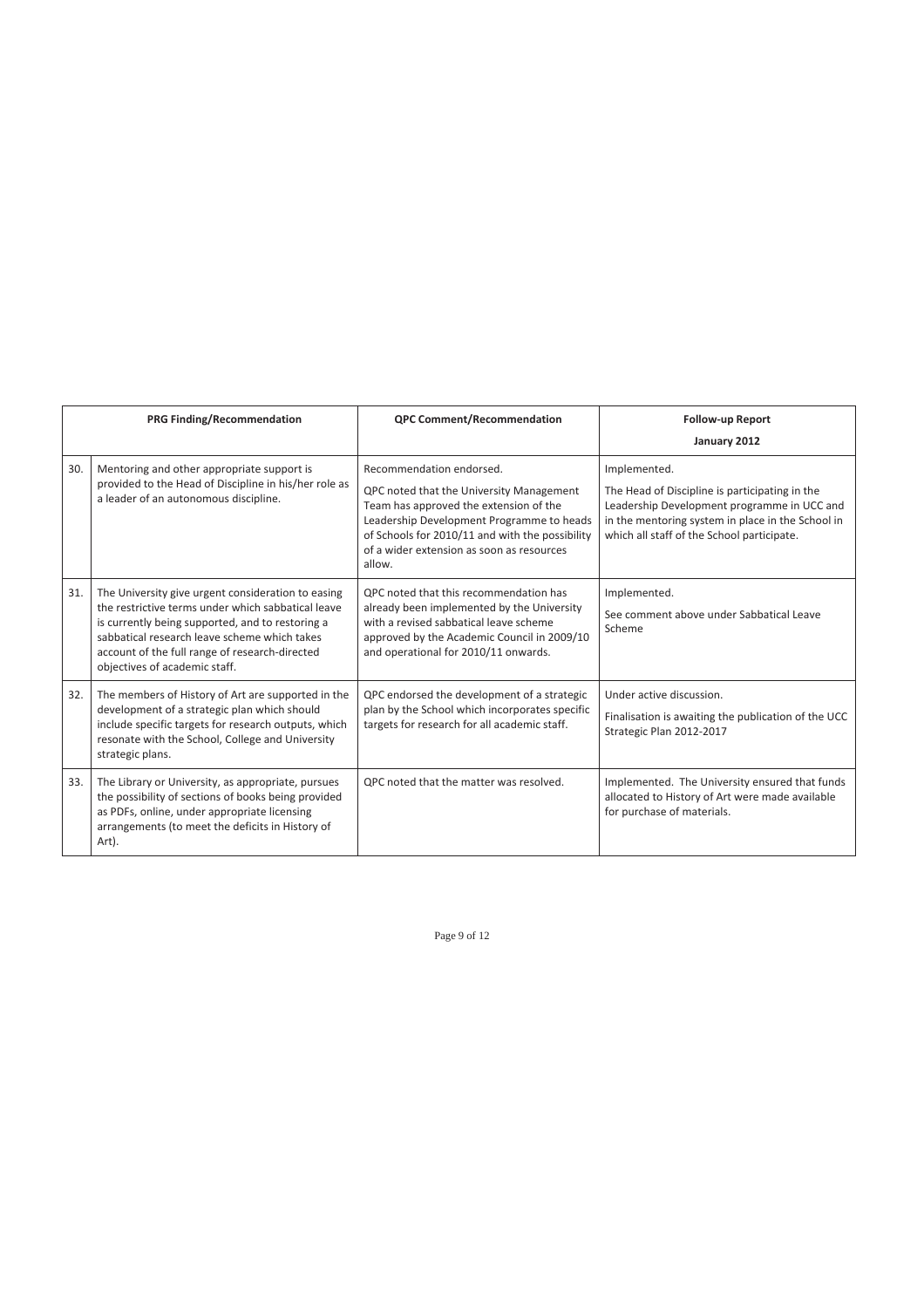|     | <b>PRG Finding/Recommendation</b>                                                                                                                                                                                                                                                    | <b>QPC Comment/Recommendation</b>                                                                                                                                                                     | <b>Follow-up Report</b><br>January 2012                                                                                                                                                                                                                                                                                                                                                                                                                                                                                                                                                                                                                                                                                                                                            |
|-----|--------------------------------------------------------------------------------------------------------------------------------------------------------------------------------------------------------------------------------------------------------------------------------------|-------------------------------------------------------------------------------------------------------------------------------------------------------------------------------------------------------|------------------------------------------------------------------------------------------------------------------------------------------------------------------------------------------------------------------------------------------------------------------------------------------------------------------------------------------------------------------------------------------------------------------------------------------------------------------------------------------------------------------------------------------------------------------------------------------------------------------------------------------------------------------------------------------------------------------------------------------------------------------------------------|
| 34. | Provided that growth and further recommended<br>development of History of Art takes place the PRG<br>envisages that the restoration of a professorial<br>appointment in History of Art will become at once<br>logical and appropriate to its further development<br>and distinction. | Recommendation noted.<br>QPC commented that this is the responsibility<br>of the Head of College ACSSS and referred the<br>recommendation to the Head of College for<br>consideration                 | Staffing discussions are held with each budget<br>holder in CACSSS in the first instance by the<br>College HR Manager and College Finance Analyst<br>to identify staffing needs. Schools and<br>Departments are encouraged to think<br>strategically in terms of retirement planning,<br>programme development and discipline<br>leadership which should inform the plans they<br>put forward at those meetings. (The current<br>staffing cycle of meetings is due to finish this<br>month, Jan 2012). Staffing proposals overall will<br>then be considered by the Head of College,<br>having discussed strategy with CEMC, and in light<br>of budget considerations, ECF and headcount. A<br>final staffing proposal from the College will go to<br>UMTO on request in February. |
| 35. | The School addresses the disparity between the<br>Discipline's current and anticipated future image<br>provision requirements and the technical support<br>presently provided.                                                                                                       | Recommendation endorsed.<br>This is a matter for the School. The QPC<br>recommends that staff of HA work within the<br>School structures and with the Head of School<br>to seek ways to resolve this. | Implemented.                                                                                                                                                                                                                                                                                                                                                                                                                                                                                                                                                                                                                                                                                                                                                                       |

Page 10 of 12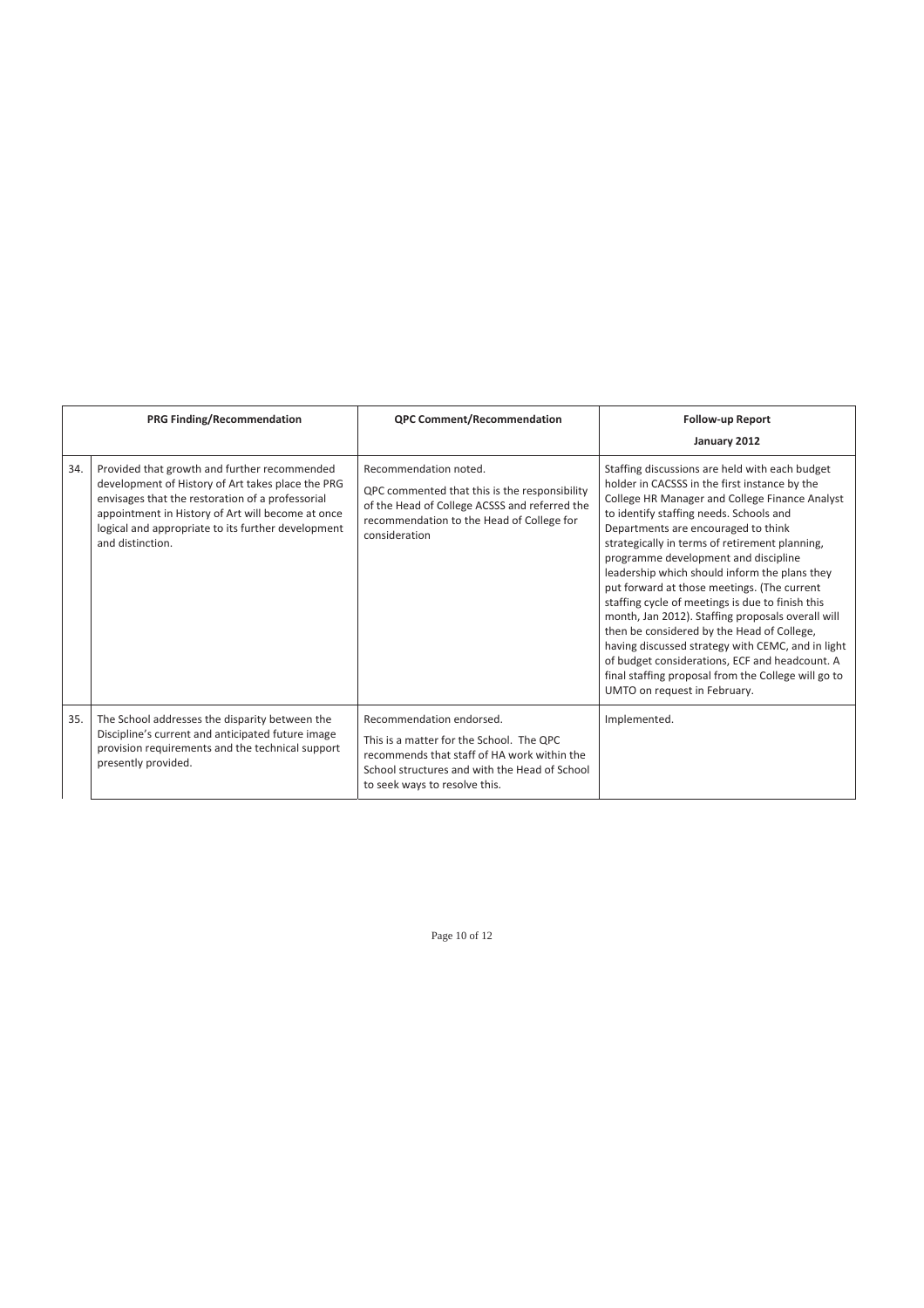|     | PRG Finding/Recommendation                                                                                                                                                                                                                                                                         | <b>QPC Comment/Recommendation</b>                                                                                                                                                                                                                                                  | <b>Follow-up Report</b><br>January 2012                                                                                                                                                                                                      |
|-----|----------------------------------------------------------------------------------------------------------------------------------------------------------------------------------------------------------------------------------------------------------------------------------------------------|------------------------------------------------------------------------------------------------------------------------------------------------------------------------------------------------------------------------------------------------------------------------------------|----------------------------------------------------------------------------------------------------------------------------------------------------------------------------------------------------------------------------------------------|
| 36. | History of Art capitalises upon the opportunities<br>potentially available for quality enhancement, staff<br>development and increased efficiency available<br>through participation in School committee<br>structures.                                                                            | Recommendation endorsed.<br>QPC noted the necessity for the School to<br>develop, as a matter of immediacy, School<br>governance and management structures. QPC<br>recommends that all disciplinary areas within<br>the School are represented and involved in<br>such structures. | Not implemented yet.<br>Working relationship is in place. This will be<br>reviewed in the light of the new Rules for the<br>College ACSSS approved in October 2011 by the<br>Governing Body.                                                 |
| 37. | History of Art explores the opportunities for<br>masters as well as doctoral research-based<br>qualifications so as to increase the throughput of<br>and reduce completion times of postgraduate<br>studies.                                                                                       | Recommendation endorsed.<br>QPC noted and welcomed the response of the<br>School                                                                                                                                                                                                   | Actions are on-going.<br>A new marketing programme is in place. New<br>brochures have been developed. The School is<br>monitoring success both nationally and<br>internationally of actions taken. All opportunities<br>are being exploited. |
| 38. | The use of the UCC-CIT Memorandum of<br>Understanding is explored as a means for the<br>History of Art to pursue the opportunities in the<br>domains of reciprocal library arrangements,<br>teaching and research collaborations, afforded by<br>links with Crawford and other local institutions. | Recommendation endorsed.                                                                                                                                                                                                                                                           | On-going.<br>An agreement exists between Crawford and UCC.<br>Discussions have taken place on the possibilities<br>of shared teaching and options are being<br>explored.                                                                     |
| 39. | That provision of access by History of Art to<br>ARTstor is maintained.                                                                                                                                                                                                                            | Recommendation endorsed.<br>QPC recommended that the relevant staff in<br>the School liaise with the relevant library staff<br>to ensure this happens                                                                                                                              | Implemented.                                                                                                                                                                                                                                 |

Page 11 of 12